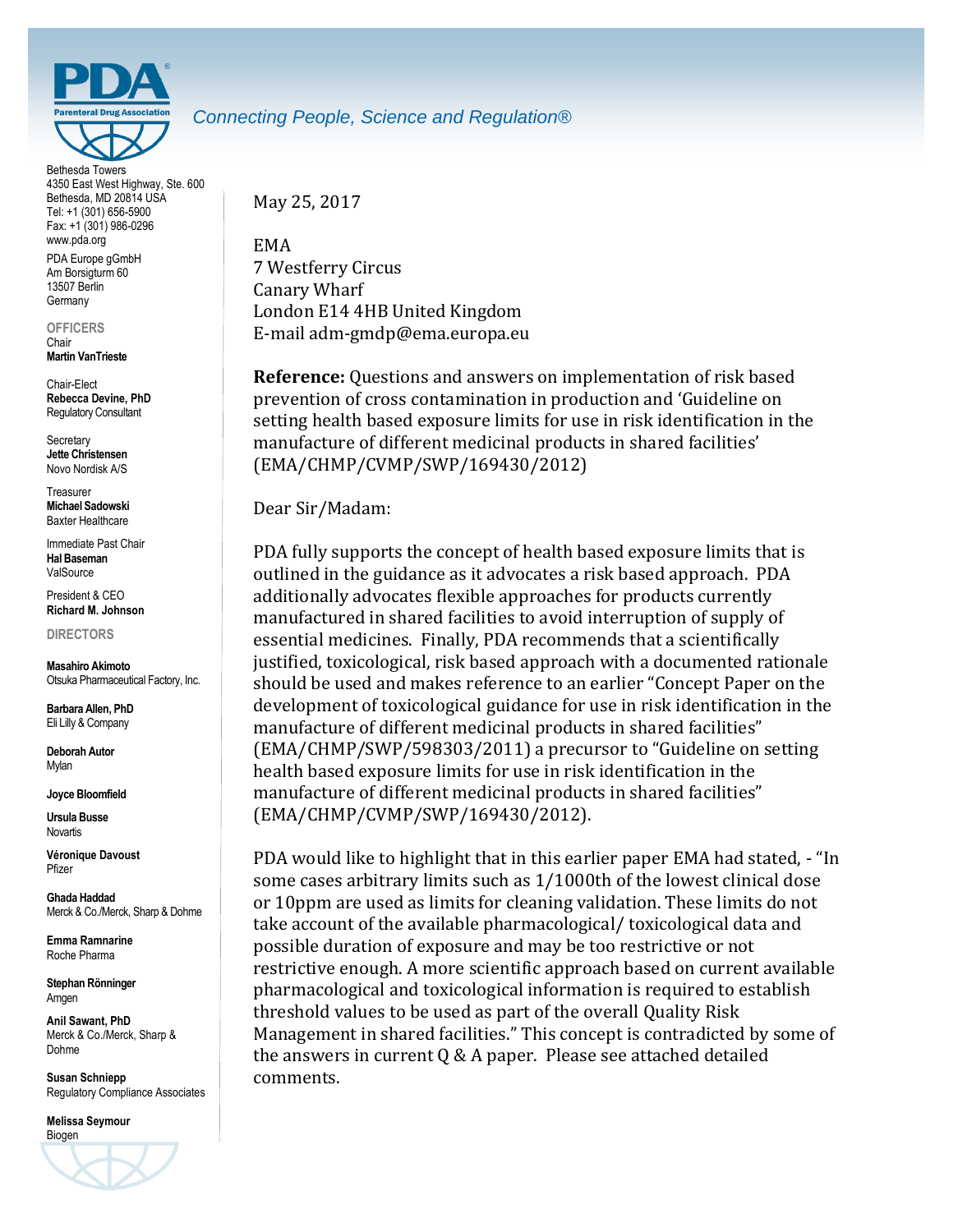

PDA is a non-profit international professional association of more than 10,000 individual member scientists having an interest in the fields of pharmaceutical, biological, and device manufacturing and quality. Our comments were prepared by a committee of experts with experience in pharmaceutical manufacturing and development including members of the Pharmaceutical Water Interest Group representing the PDA Board of Directors and PDA Regulatory Affairs and Quality Advisory Board.

If there are any questions, please do not hesitate to contact me  $(klar@pda.org)$ .

Sincerely,

Faix lila

Falk Klar General Manager, Vice President, PDA Europe

CC: Richard Johnson, PDA; Richard Levy, PDA; Denyse Baker, PDA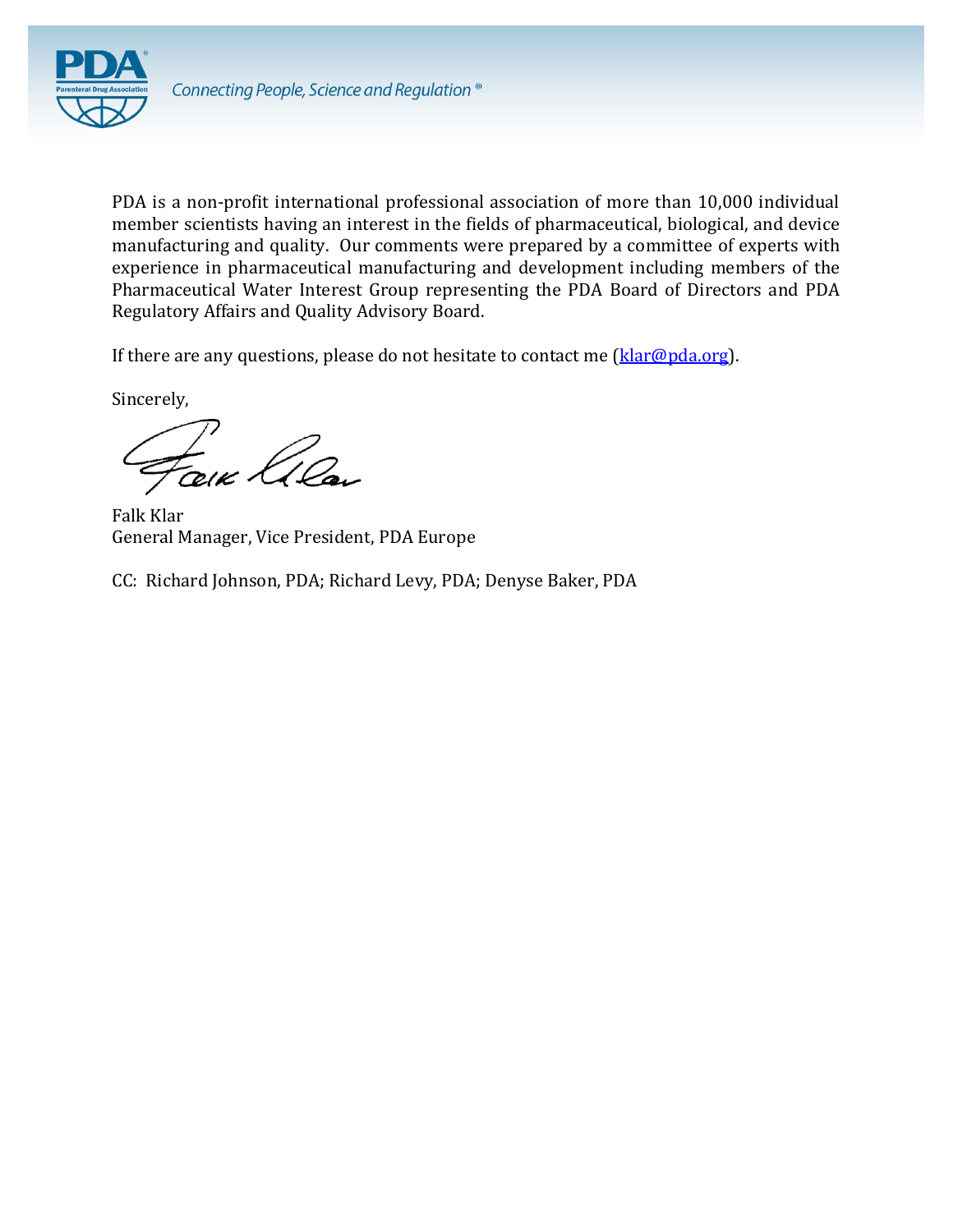

<30 April 2017>

Questions and answers on implementation of risk based prevention of cross contamination in production and 'Guideline on setting health based exposure limits for use in risk identification in the manufacture of different medicinal products in shared facilities' (EMA/CHMP/CVMP/SWP/169430/2012)

## **Comments from:**

Name of organisation or individual

PDA (The Parenteral Drug Association)

*Please note that these comments and the identity of the sender will be published unless a specific justified objection is received.*

*When completed, this form should be sent to the European Medicines Agency electronically, in Word format (not PDF).*

#### **DEFINITIONS**

Critical:

Any of the following factors could make a comment "critical" for purposes of this analysis. Determination is left to task force members who developed the comments. Note, comment criticality is based on the most important aspects of the specific document or text concerned. Criticality of the draft document relative to other guidance should not be considered when assessing comments. Critical is defined as:

- Comment has a major impact on patient safety or product quality
- Not adopting the comment will have a large/major impact on the industry or process (i.e. greater than 1 year to become compliant; financially greater than \$1M Euros to implement; )
- Not adopting the comment will lead to difficult or complex to implement changes that may impact multiple quality and/or operating systems

Non Critical:

Everything else

7 Westferry Circus **●** Canary Wharf **●** London E14 4HB **●** United Kingdom **Telephone** +44 (0)20 7418 8400 **Facsimile** +44 (0)20 7418 8416 **E-mail** info@ema.europa.eu **Website** www.ema.europa.eu

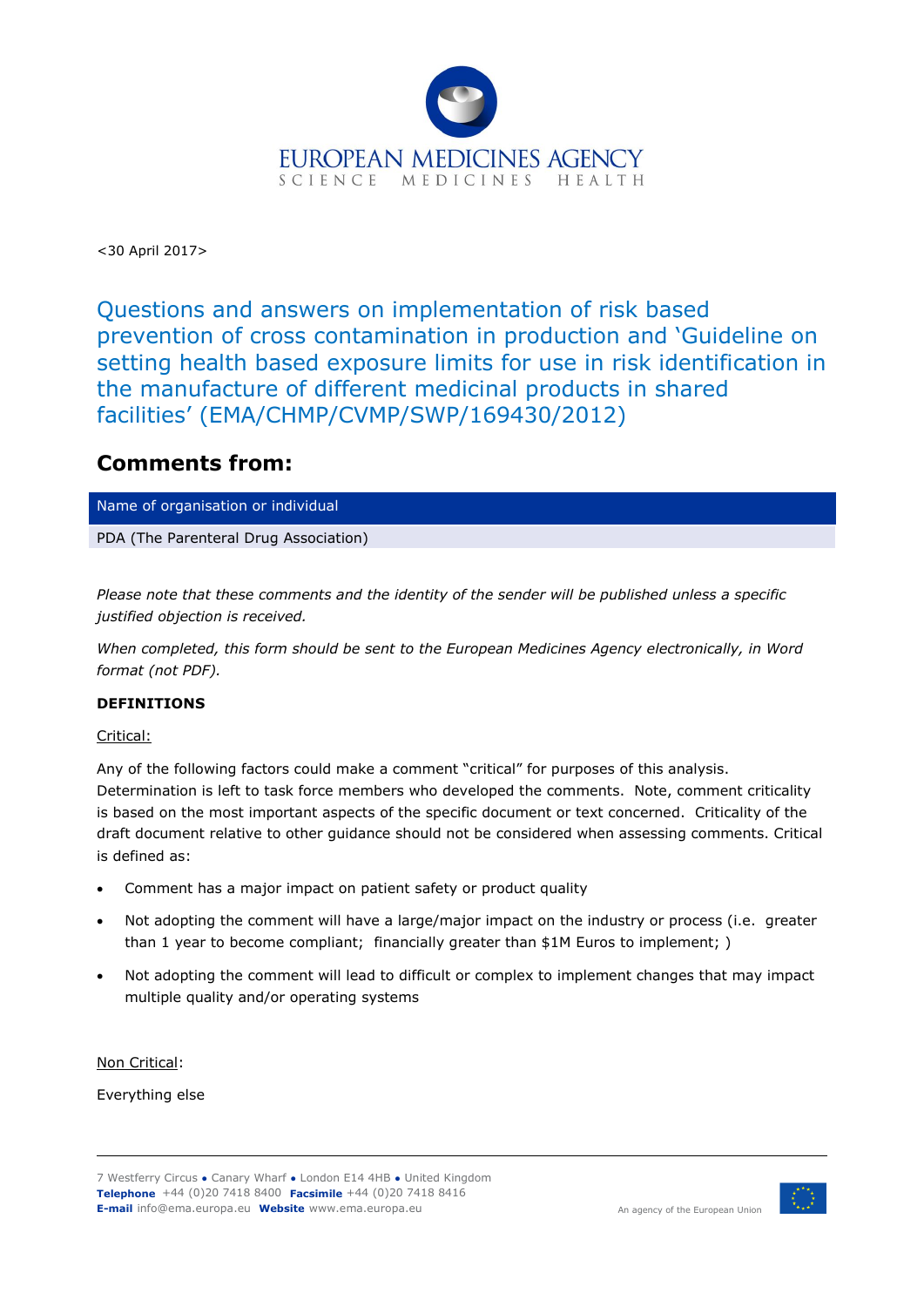## **1. General comments**

| <b>Stakeholder</b><br>number<br>(To be<br>completed by<br>the Agency) | General comment (if any)                                                                                                                                                                                                                                                                                                                                                                                                                                                                                                                                                                                                                                                                                                                                                                                                                                                                                                                                                                                                                                                                                                                                                                                                                                                                                                                                                                                                                                                                                                                                                                           | Critical<br>Comme<br>nt.<br>(Y/N)? | Outcome (if applicable)<br>(To be completed by the Agency) |
|-----------------------------------------------------------------------|----------------------------------------------------------------------------------------------------------------------------------------------------------------------------------------------------------------------------------------------------------------------------------------------------------------------------------------------------------------------------------------------------------------------------------------------------------------------------------------------------------------------------------------------------------------------------------------------------------------------------------------------------------------------------------------------------------------------------------------------------------------------------------------------------------------------------------------------------------------------------------------------------------------------------------------------------------------------------------------------------------------------------------------------------------------------------------------------------------------------------------------------------------------------------------------------------------------------------------------------------------------------------------------------------------------------------------------------------------------------------------------------------------------------------------------------------------------------------------------------------------------------------------------------------------------------------------------------------|------------------------------------|------------------------------------------------------------|
| 1.                                                                    | PDA fully supports the concept of health based exposure limits that is outlined in the<br>guidance as it advocates a risk based approach. PDA advocates flexible approaches for<br>products currently manufactured in shared facilities to avoid interruption of supply of<br>essential medicines. PDA makes a reference to an earlier "Concept Paper on the<br>development of toxicological guidance for use in risk identification in the manufacture of<br>different medicinal products in shared facilities" (EMA/CHMP/SWP/598303/2011) a<br>precursor to "Guideline on setting health based exposure limits for use in risk<br>identification in the manufacture of different medicinal products in shared facilities"<br>(EMA/CHMP/CVMP/SWP/169430/2012). PDA reminds that in this paper EMA had stated,<br>- "In some cases arbitrary limits such as 1/1000 <sup>th</sup> of the lowest clinical dose or 10ppm<br>are used as limits for cleaning validation. These limits do not take account of the<br>available pharmacological/ toxicological data and possible duration of exposure and<br>may be too restrictive or not restrictive enough. A more scientific approach based on<br>current available pharmacological and toxicological information is required to establish<br>threshold values to be used as part of the overall Quality Risk Management in shared<br>facilities." This concept contradicts some of the answers in Q & A paper. PDA<br>recommends that a scientifically justified, toxicological, risk based approach with a<br>documented rationale should be used. |                                    |                                                            |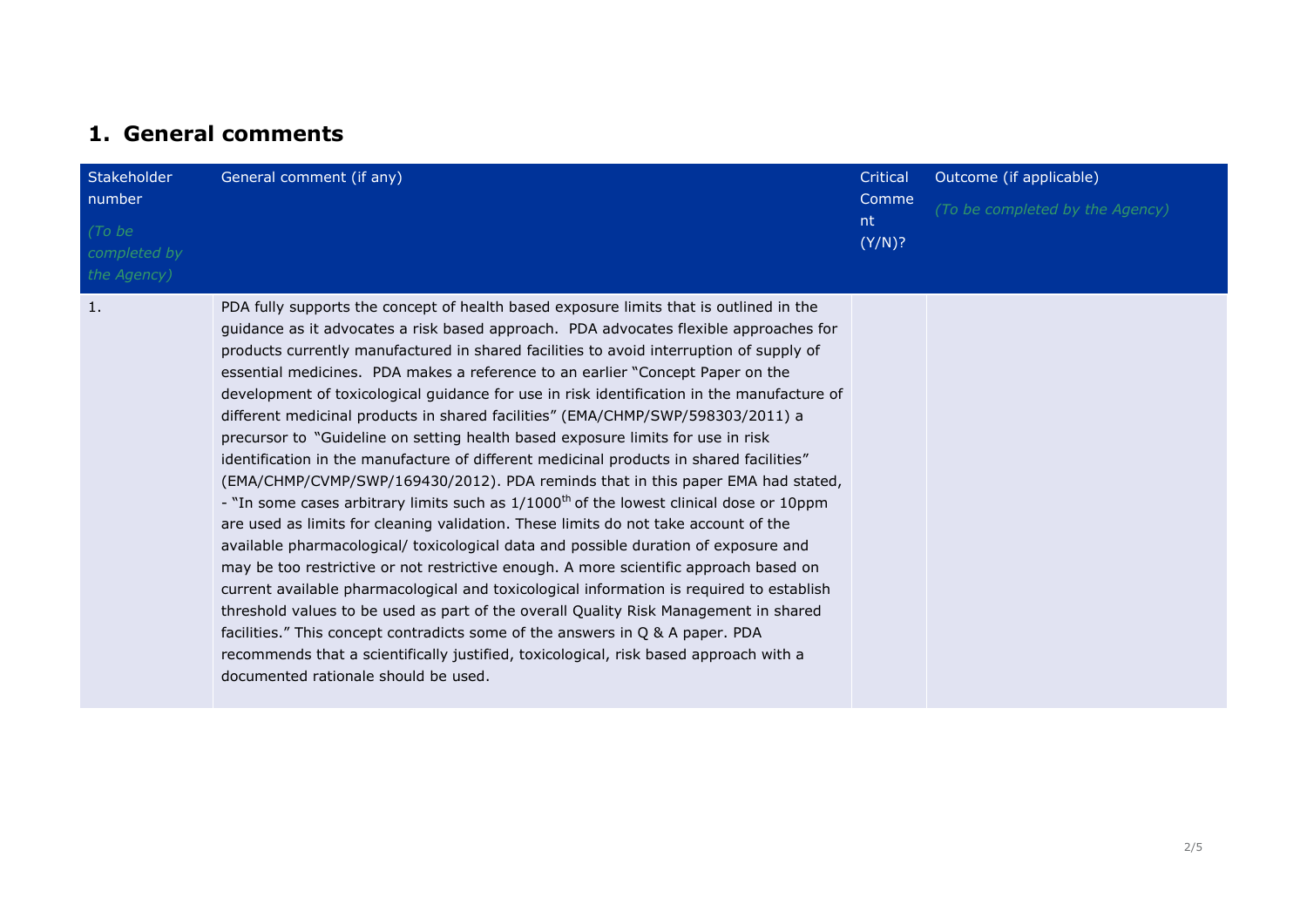# **2. Specific comments on text**

| Line<br>number(s) of<br>the relevant<br>text<br>(e.g. Lines<br>$20 - 23$ | Stakeholder<br>number<br>(To be completed<br>by the Agency) | Comment and rationale; proposed changes<br>(If changes to the wording are suggested, they should be highlighted<br>using 'track changes')                                                                                                                                                                                                                                                                                                                                                                                                                                                                                                                                                                                                                                                                                                                                                                                                              | Critical<br>Comment<br>(Y/N)? | Outcome<br>(To be completed by the Agency) |
|--------------------------------------------------------------------------|-------------------------------------------------------------|--------------------------------------------------------------------------------------------------------------------------------------------------------------------------------------------------------------------------------------------------------------------------------------------------------------------------------------------------------------------------------------------------------------------------------------------------------------------------------------------------------------------------------------------------------------------------------------------------------------------------------------------------------------------------------------------------------------------------------------------------------------------------------------------------------------------------------------------------------------------------------------------------------------------------------------------------------|-------------------------------|--------------------------------------------|
| Q4.                                                                      | Name (First &<br>Last)                                      | Comment: Remove references to 1/1000 <sup>th</sup> of the minimum therapeutic<br>dose based on the approach described in the "Concept Paper on the<br>development of toxicological guidance for use in risk identification in the<br>manufacture of different medicinal products in shared facilities"<br>(EMA/CHMP/SWP/598303/2011). While the clinical data may be use to<br>establish HBEL, the standard adjustment factors should be utilized as<br>already described in the ISPE Risk-MaPP Guideline and the<br>EMA/CHMP/SWP/598303/2011.<br>Proposed change (if any): Remove "(e.g. to establish the HBEL on<br>1/1000th of the minimum therapeutic dose)" from title of the question<br>Remove "Under these circumstances, HBEL based on the 1/1000th<br>minimum therapeutic dose approach would be considered as sufficiently<br>conservative and could be utilised for risk assessment and cleaning<br>purposes." At the end of the question. | Y                             | Decision to Submit/ withdraw<br>comment    |
| Q <sub>6</sub>                                                           |                                                             |                                                                                                                                                                                                                                                                                                                                                                                                                                                                                                                                                                                                                                                                                                                                                                                                                                                                                                                                                        |                               |                                            |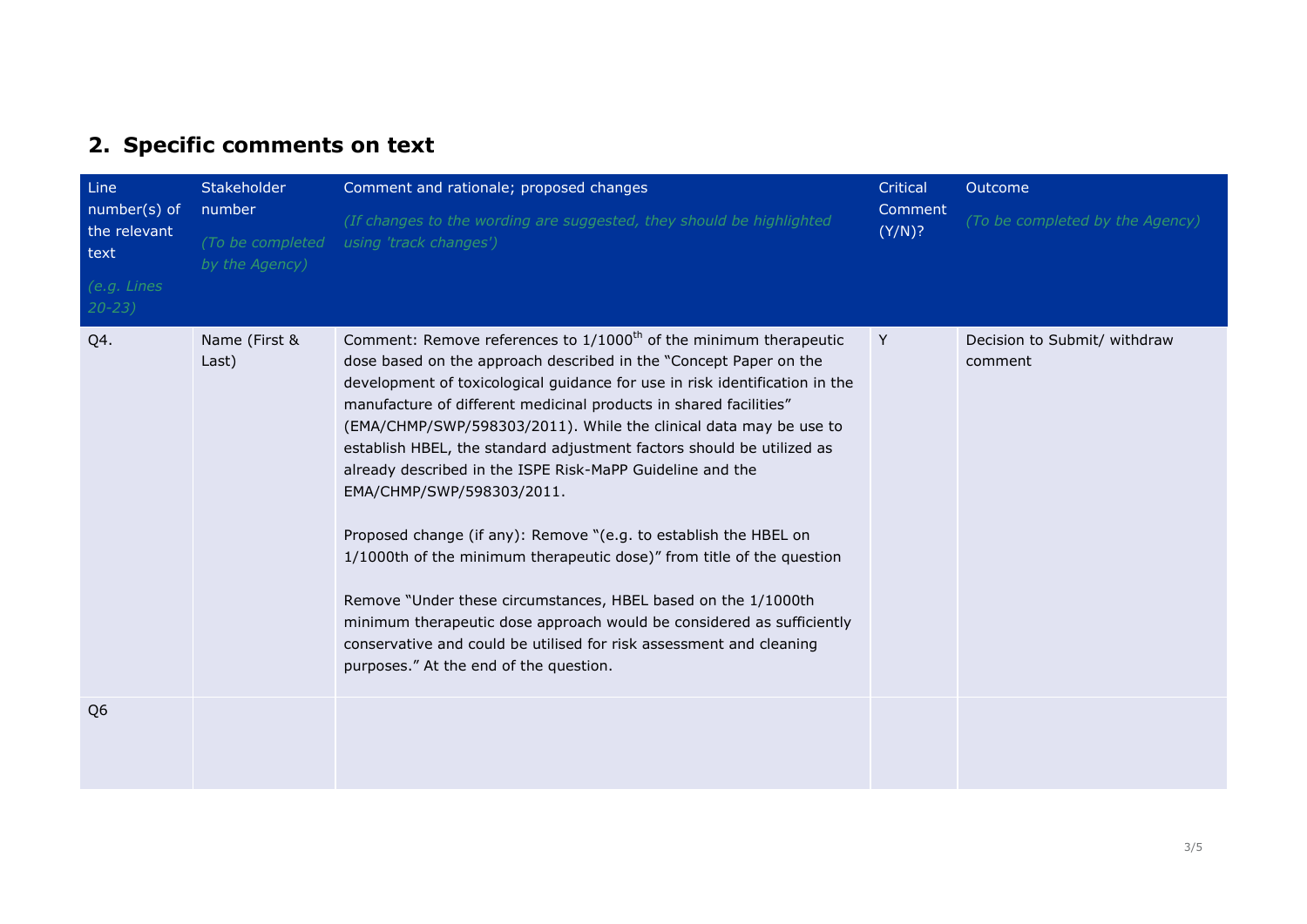| Line<br>number(s) of<br>the relevant<br>text | Stakeholder<br>number<br>(To be completed | Comment and rationale; proposed changes<br>(If changes to the wording are suggested, they should be highlighted<br>using 'track changes')                                                                                                                                                                                                                                                                                                                                                                                                                                                                                                                                                                                                                                                                                                                                                                                                                                                                                                                                                                                                                                                                                                                                                                                                                                           | Critical<br>Comment<br>(Y/N)? | Outcome<br>(To be completed by the Agency) |
|----------------------------------------------|-------------------------------------------|-------------------------------------------------------------------------------------------------------------------------------------------------------------------------------------------------------------------------------------------------------------------------------------------------------------------------------------------------------------------------------------------------------------------------------------------------------------------------------------------------------------------------------------------------------------------------------------------------------------------------------------------------------------------------------------------------------------------------------------------------------------------------------------------------------------------------------------------------------------------------------------------------------------------------------------------------------------------------------------------------------------------------------------------------------------------------------------------------------------------------------------------------------------------------------------------------------------------------------------------------------------------------------------------------------------------------------------------------------------------------------------|-------------------------------|--------------------------------------------|
| (e.g. Lines<br>$20 - 23$                     | by the Agency)                            |                                                                                                                                                                                                                                                                                                                                                                                                                                                                                                                                                                                                                                                                                                                                                                                                                                                                                                                                                                                                                                                                                                                                                                                                                                                                                                                                                                                     |                               |                                            |
|                                              |                                           | Comment: Remove references to 1/1000 <sup>th</sup> of the minimum therapeutic<br>dose and 10 ppm based on the "Concept Paper on the development of<br>toxicological guidance for use in risk identification in the manufacture of<br>different medicinal products in shared facilities"<br>(EMA/CHMP/SWP/598303/2011)<br>Proposed change (if any):<br>Remove "additional safety margins" as the HBEL already provides all<br>the adjustment factors necessary to achieve a very conservative cleaning<br>limit (see definition of ADE/PDE)<br>Remove "Traditional cleaning limits used by industry such as 1/1000th of<br>minimum therapeutic dose or 10 ppm of one product in another product,<br>may accomplish this for non-highly<br>hazardous products."<br>Remove "For products classed as highly hazardous, where a thorough<br>risk assessment can justify manufacture in shared facilities, cleaning<br>limits should include safety factors beyond the HBEL and should not be<br>higher than the traditional cleaning limits approach". As stated above,<br>the HBEL already provides all the adjustment factors necessary to<br>achieve a very conservative cleaning limit (see definition of ADE/PDE)<br>and no additional factors should be applied as this does not provide any<br>additional safety to the patient but creates an unnecessary burden to<br>industry. |                               |                                            |